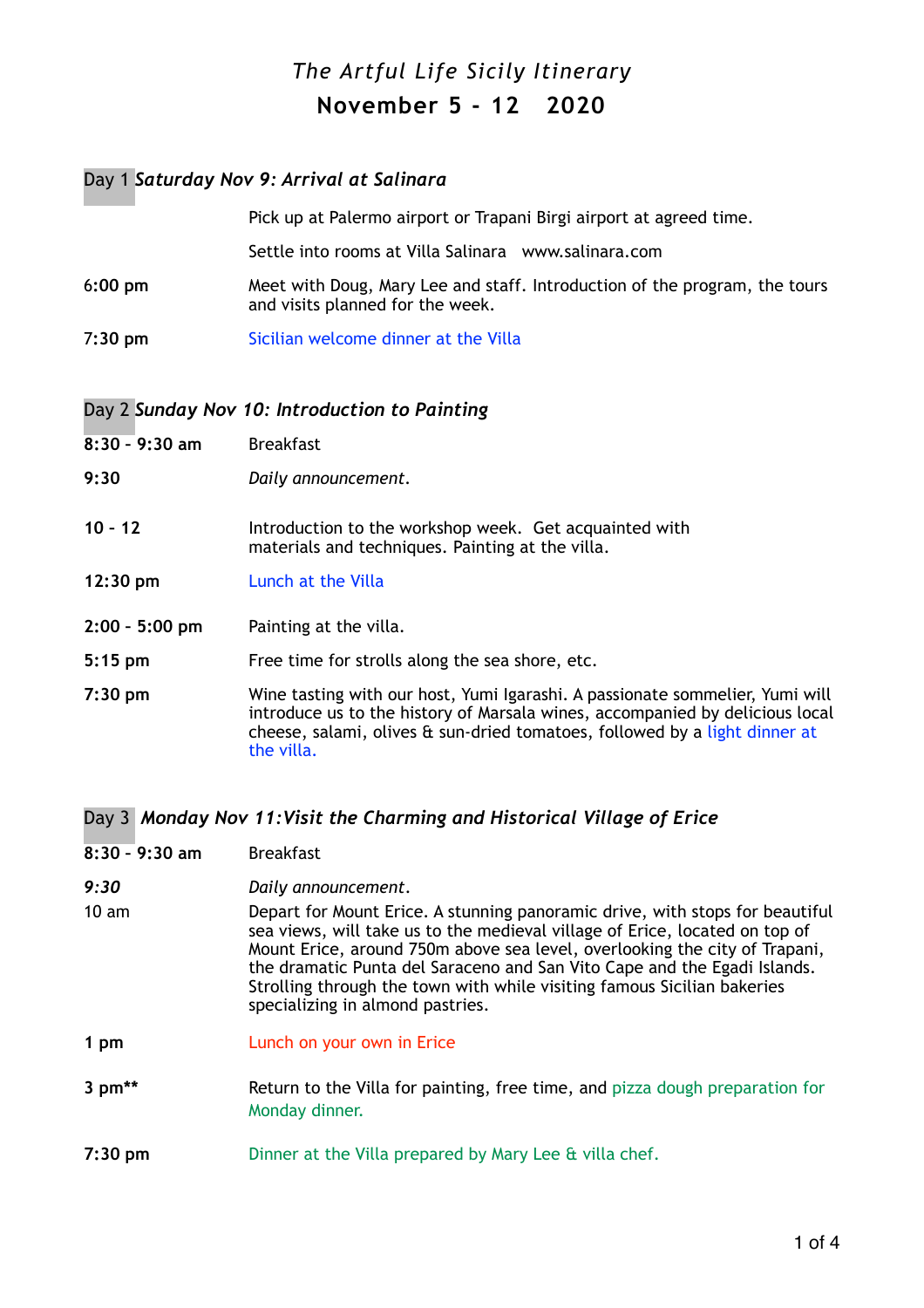## *The Artful Life Sicily Itinerary*

### Day 4 *Tuesday Nov 12: Visit the Ancient Salt Pans and Windmills & Mozia*

| $8:30 - 9:30$ am   | <b>Breakfast</b>                                                                                                                                                                                                                                        |
|--------------------|---------------------------------------------------------------------------------------------------------------------------------------------------------------------------------------------------------------------------------------------------------|
| 9:30               | Daily announcement.                                                                                                                                                                                                                                     |
| $10 - 12:00$       | Painting at the villa.                                                                                                                                                                                                                                  |
| $12:30 \text{ pm}$ | Light lunch at the Villa prepared by Mary Lee & villa chef.                                                                                                                                                                                             |
| 2:00 - 5:30 pm     | Visit the windmills in a Natural Preserve. About 2,700 years ago the<br>Phoenicians created the first salt pans. Today, it has become the most<br>important area of salt making in Europe. Visit the salt museum & boat tour<br>to the island of Mozia. |
| $5:45$ pm          | Stop for a sunset views at a bistro near the salt pans.                                                                                                                                                                                                 |
| 7:30 pm            | Dinner at the villa by prepared by Mary Lee & villa chef.                                                                                                                                                                                               |

### Day 5 *Wednesday Nov 13: Archeological Museum & the Historic Center of Marsala*

- **8:30 9:30 am** Breakfast
- **9:30** *Daily announcement.*
- **10:30 12:30 pm** Depart for a visit to the Archeological Museum and city of Marsala. The museum exhibits the wreck of a Punic ship and illustrates the history of ancient Marsala. From there we'll continue to the historic center of Marsala. The name of the town derives from the Arabic "Marsa Allah", meaning "Port of God". Before the Arabs, however, were the Romans, and before the Romans the Carthaginians. Lilibeo (ancient Marsala) was built in 396BC. Historic Marsala if filled with great shopping opportunities.
- **1 pm Lunch on your own in Marsala.**
- 4 **pm** Return to the villa for relaxing & painting as desired.
- **6:30 pm** Pizza dinner at the Villa prepared by villa chef, Mary Lee and the students.

#### Day 6 *Thursday Nov 14: Tour of Archeological Park at Segesta*

| 8:30 - 9:30 am    | <b>Breakfast</b>                                                                                                                                                                                                                                                                                                                                 |
|-------------------|--------------------------------------------------------------------------------------------------------------------------------------------------------------------------------------------------------------------------------------------------------------------------------------------------------------------------------------------------|
| 9:30              | Daily announcement. Leave for Segesta at 9:45am.                                                                                                                                                                                                                                                                                                 |
| $11:00 - 1:00$ pm | Just outside the ancient city of Segesta lies an unusually well preserved<br>Greek Doric temple, thought to have been built in the 420's BC. The Ancient<br>Greeks had a very good eye for where to build, making the settings of the<br>Temple and ancient Greek Theatre simply breathtaking, with views that<br>stretch right down to the sea. |
| $1:00 - 2:30$ pm  | Lunch near the archeological park.                                                                                                                                                                                                                                                                                                               |

**7:00 pm** Dinner: Arancini making with villa chef, Mary Lee and the students.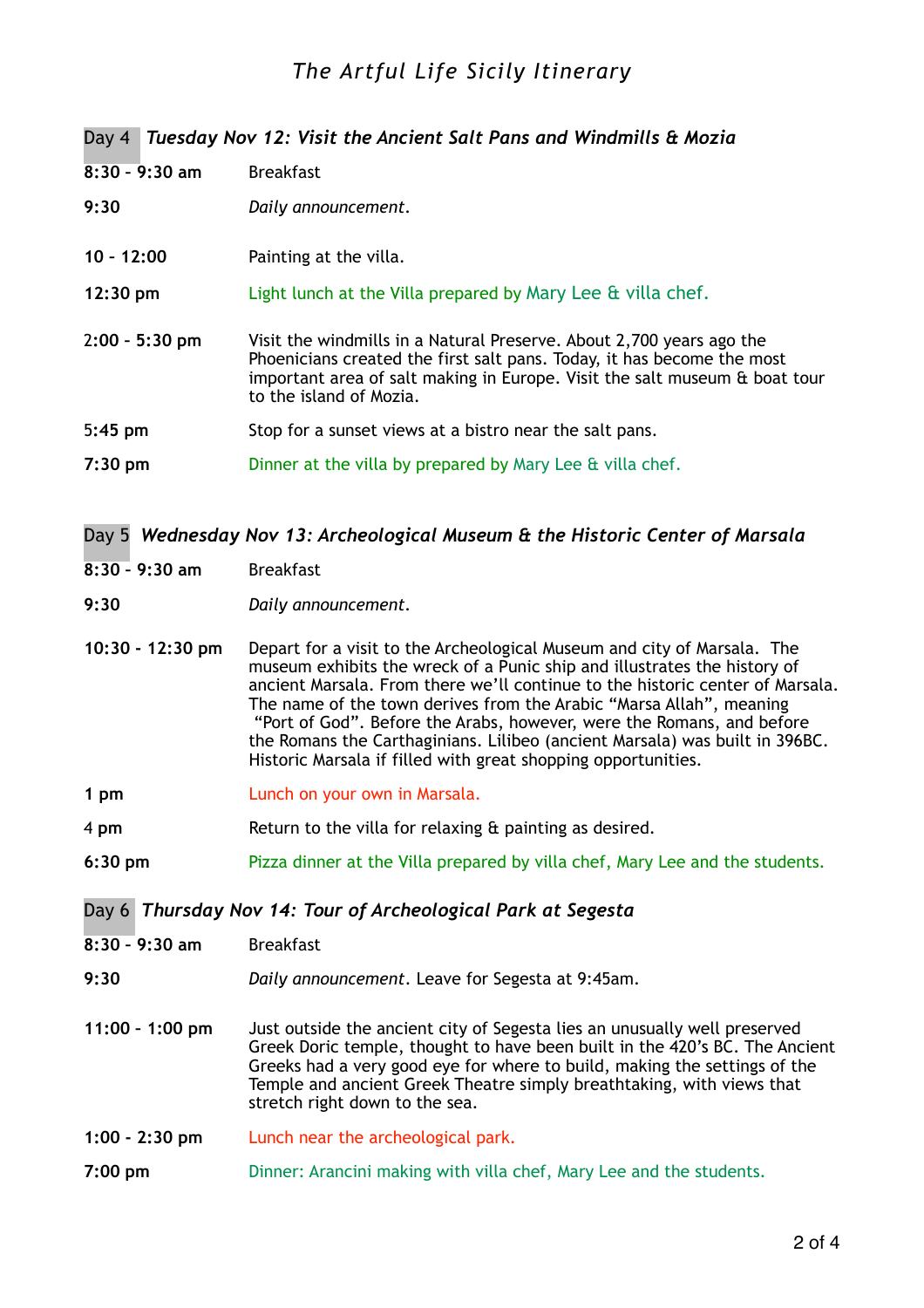## *The Artful Life Sicily Itinerary*

Day 7 *Friday Nov 15: Final Day, Winery Tour, and Farewell Dinner*

| $8:30 - 9:30$ am                 | <b>Breakfast</b>                                                                                                |
|----------------------------------|-----------------------------------------------------------------------------------------------------------------|
| 9:30                             | Daily announcement.                                                                                             |
| $10 - 12:15$ pm                  | Painting at Villa or making traditional couscous with Maria.                                                    |
| $12:30 \text{ pm}$               | Light lunch at the villa prepared by villa chef & Mary Lee                                                      |
| $2 \text{ pm} - 5:00 \text{ pm}$ | Visit the Marco De Bartoli winery for a wine tour and tasting.<br>www.marcodebartoli.com. (or similar location) |
| $5:00 - 7:00$ pm                 | Return to the Villa for wrap up and packing.                                                                    |
| $7:30$ pm                        | Final Sicilian dinner at Villa.                                                                                 |

Day 8 *Saturday November 16: Departure*

**8:30 – 9:30 am** Breakfast

 **Departure from the Villa by 11:00 am**

*Please note that to ensure the best possible experience we must keep our schedule flexible. The daily itinerary is subject to change depending on the weather.*

### **The Artful Life 2020 Program Details**

**Duration:** 7 nights, 8 days.

**Time of year:** November 5 – 12 , 2020

#### **Services included:**

- Accommodation
- All Sicilian breakfasts, most lunches and all dinners.
- Tuition fees
- Some painting materials (paint & travel palette)
- Wine tasting at the villa with Yumi Iragashi
- Tickets for the Boat Trip to Mozia & Archeological Park
- Tickets to the Archeological Museum of Marsala
- Tickets to Archeological park for the Greek Temple at Segesta
- Wine tour and tasting at Marco de Bartoli Winery or similar location.
- All local transportation to and from day trips
- Pick-up at Palermo airport on the first day. We will organize precise pick-up times to fit in with our guests' flight arrivals times, arrivals after 6pm for an extra fee.
- Transfer to Palermo airport on the last day, but precise timing will depend on our guests' flight times